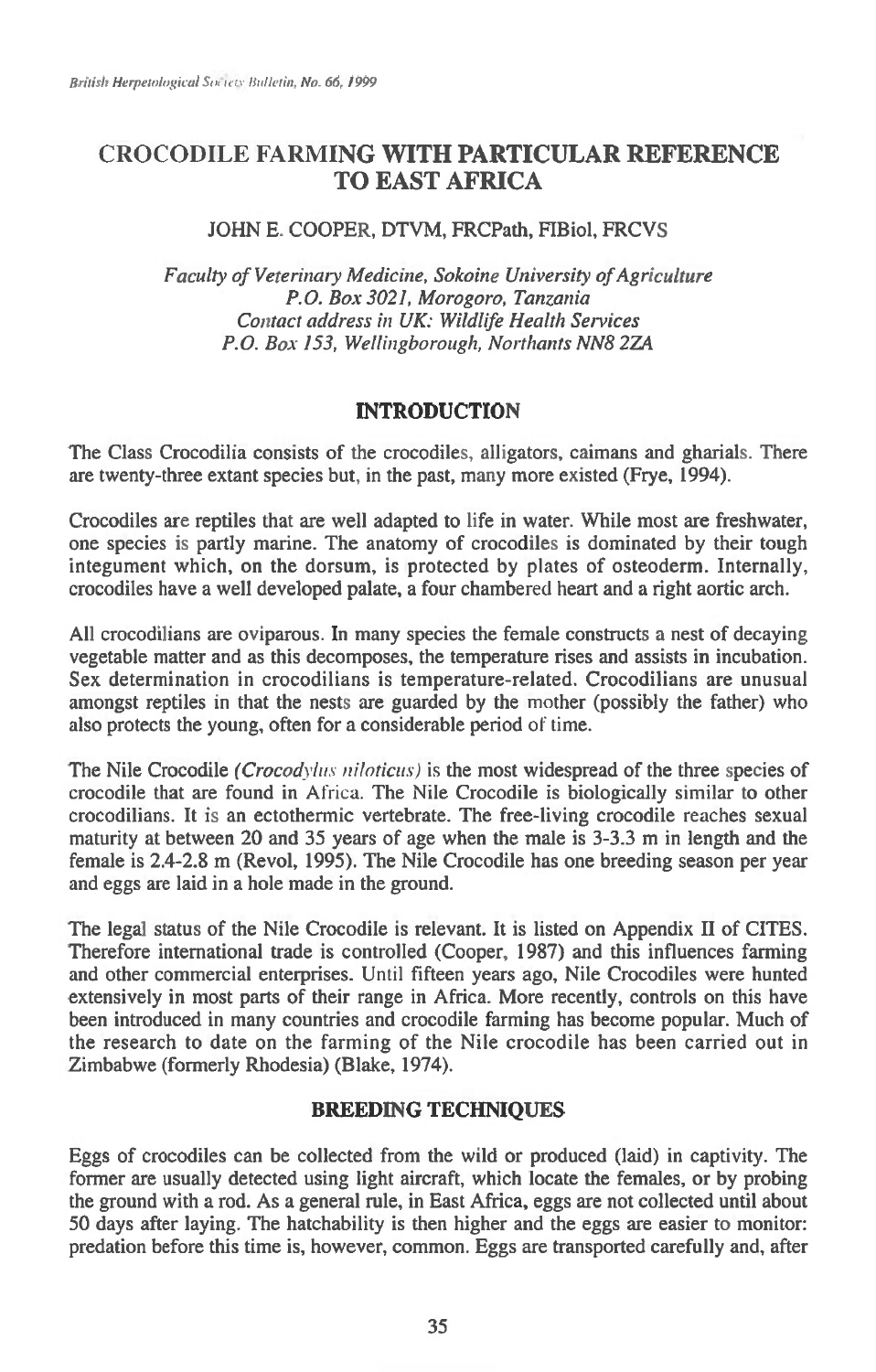cleaning and disinfection, are placed in incubation boxes, taking care that the eggs are not turned in the process. There are two main methods of incubating eggs, 1. using an artificial nest and 2. an incubation box. In both cases, hatching rates of 80-90% can be obtained. In the artificial nest, the eggs are placed in humid sand or similar substrate with complete reliance on solar heat. It is important to protect the incubation area from predators, using fences or walls. Hatching is obvious because of the noise made by the young crocodiles at this stage. The insulation box is an insulated container, filled with san, soil or vermiculite, in which eggs are buried. The box is then placed in an incubator maintained at 30-32°C, the approximate temperature in the wild. Relative humidity is kept high (above 60% and nearer 90-100%), usually by running through water.

The production of animals from eggs collected from the wild as described above, is termed "ranching". Crocodile "farming" implies that the animals are bred in captivity, in which case animals are allowed to mature and captive breeding is encouraged. Most Nile Crocodiles will not breed successfully until they are 8-10 years of age — this is considerably earlier than in the wild and is probably related to the higher rate of growth in captivity. In Africa, breeding crocodiles are usually kept in large pens. There are two methods of breeding, either using small pens with one male to 6-8 females or a larger pen with a maximum of 60 males and 300 females (Revol, 1995). The former is the more popular.

Rearing techniques contribute greatly to the success of a crocodile farming enterprise. Young crocodiles must be offered both water and dry land. Blake (1974) recommended a minimum surface area for hatchlings of  $0.09m<sup>2</sup>$  per animal which is increased to  $0.18 m<sup>2</sup>$ for a yearling and 0.3 m' for an animal of 2-3 years of age. The water must be kept warm, again preferably around 32°C; a gradient is advisable, produced by shading. Hygiene is always of great importance, particularly in the prevention of water-borne infections, and some enterprises in East Africa routinely add oxytetracycline to suppress bacterial growth. This is not a satisfactory practice — neither bacteriologically nor environmentally sound. Huchzermeyer (personal communication) recommends cleaning with a detergent and a disinfectant at each water change.

Various factors influence growth rate, including temperature and food intake. On average, a Nile Crocodile is 55 cm long at three months, 85 cm at six months and 110 cm at one year. In Zimbabwe, crocodiles are slaughtered when they are 2-3 years of age and approximately 1.2-1.5 m long (Hutton and Webb. 1990): in East Africa they are killed earlier, at 10-14 months.

Hatchlings are fed once a day with meat, fish or similar animal material. It is important to supplement with vitamins and minerals, especially when meat is used. Deaths at this stage can be associated with infectious agents (see later) or be stress-related. Stressed crocodiles tend to show behavioural changes, particularly excitability, and may have a reduced appetite and lose weight. One way of minimising this is to separate young animals into groups of comparable size and to rear them as such. "Premature" or poorly developed hatchlings may need special care.

Various management strategies can be followed as the young crocodiles grow. In East Africa they are usually handled and checked at 2-3 months of age and then moved outdoors.

Slaughter of crocodiles involves shooting or severance of the spinal cord. The former is to be preferred on welfare grounds (Cooper, 1987).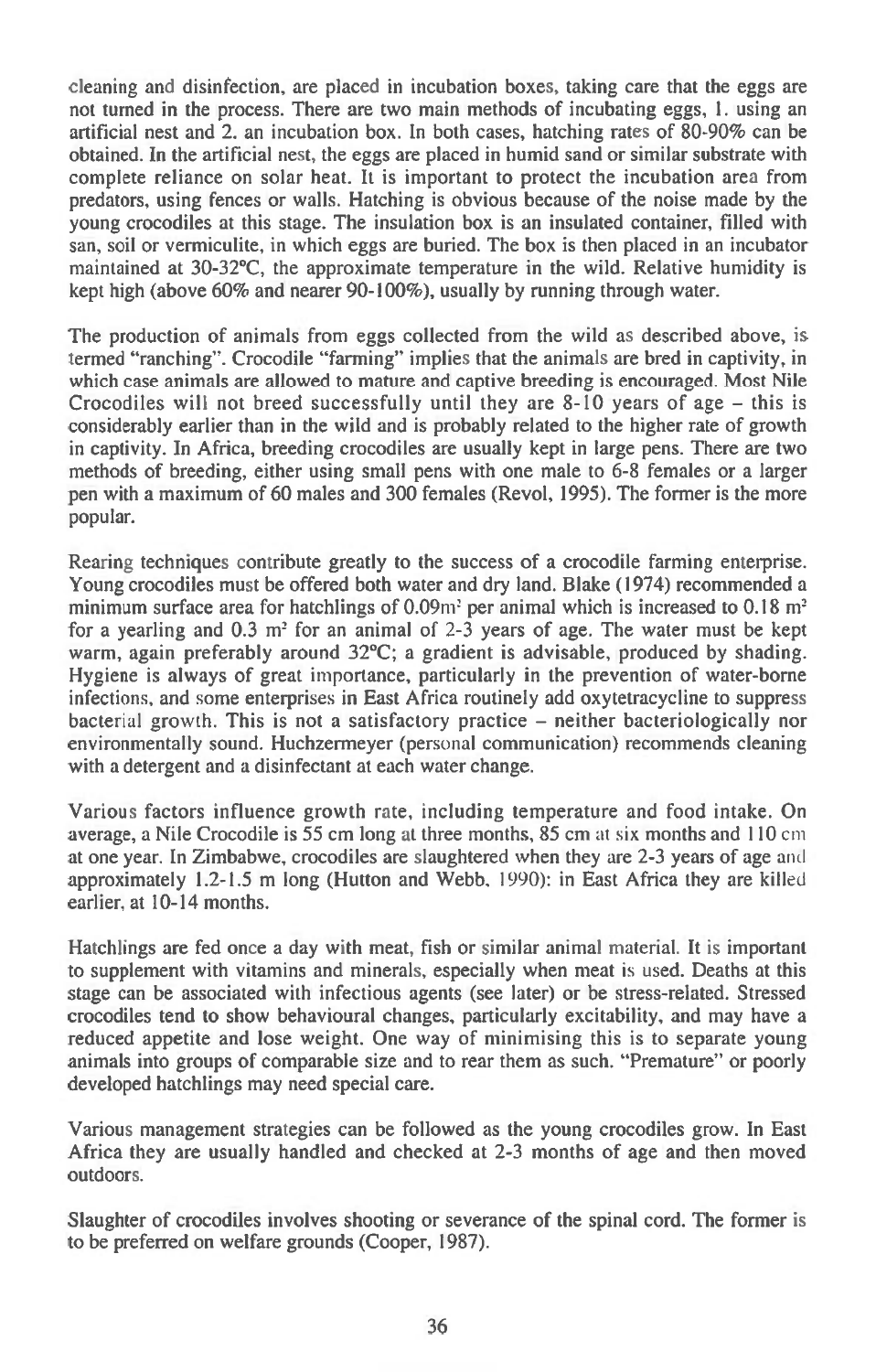### **CROCODILE PRODUCTS**

The most valuable part of the crocodile is the skin (hide), especially that of the belly. It is most important that skinning is carried out carefully and correctly in order to avoid damage. Grading is adversely influenced by the presence of holes, scars or other lesions and for this reason fighting amongst captive crocodiles must be kept to a minimum. The meat is usually a secondary product and, while increasingly sold as a human food, is often used primarily to feed other animals, including other crocodiles. A crocodile 1.2- 1.4 m in length will yield 2.7-6.8 kg carcass weight, of which 1.4-3.4 kg is boneless meat. Crocodile meat is white and similar in taste to chicken, fish or veal. Other products from the crocodile include heads, feet, claws and teeth which can be used for a variety of purposes, mainly curios.

#### **DISEASES**

A variety of infectious and non-infectious diseases can occur when Nile Crocodiles are kept in captivity. The maintenance of water quality is essential. The rearing environment is particularly conducive to the spread of bacteria including salmonella, other enteric organisms and viruses including *Adenovirus* (Foggin, 1992) and *Poxvirus* (Buoro, 1992: Foggin, 1992). Chlamydiosis has been diagnosed in Southern Africa but not yet reported in East Africa.

Other bacteria that are important in crocodile farming are mainly Gram-negative organisms and control of these hinges upon good management. Sterilisation (with heat) is advisable for food being given to hatchlings. Vitamins must be added after heat treatment, not before.

Non-infectious diseases include fight wounds (which may become infected), stressrelated disorders (see earlier) and osteodystrophy, which can include both calcium and vitamin D3 deficiencies.

Handling of crocodiles must be carried out with care. Even young animals can inflict wounds on themselves and humans; these can readily become infected. Anaesthesia may be carried out using ketamine or etorphine by injection or isoflurane or halothane by inhalation. Gallamine, not an anaesthetic but a neuromuscular blocking agent, has been used extensively to capture, transport and facilitate handling of the Nile Crocodile (Blake, 1993).

Health monitoring of captive crocodiles is important and haematology can be particularly useful in this respect (Cooper and Mbassa, 1993).

### **CONCLUSIONS**

Crocodile farming is becoming increasingly popular and important in Africa. In East Africa (Kenya, Tanzania and Uganda) it is still at a relatively early stage and much remains to be learned. Improved management is essential on health and welfare grounds. In Zimbabwe and other Southern African countries, considerable expertise exists (Blake, 1974, 1993). A particularly encouraging development has been to link crocodile ranching or farming with the conservation of the Nile Crocodile in the wild. In the case of ranching, collection of eggs is carried out by the local community who, in the past, would probably have destroyed crocodile nests.